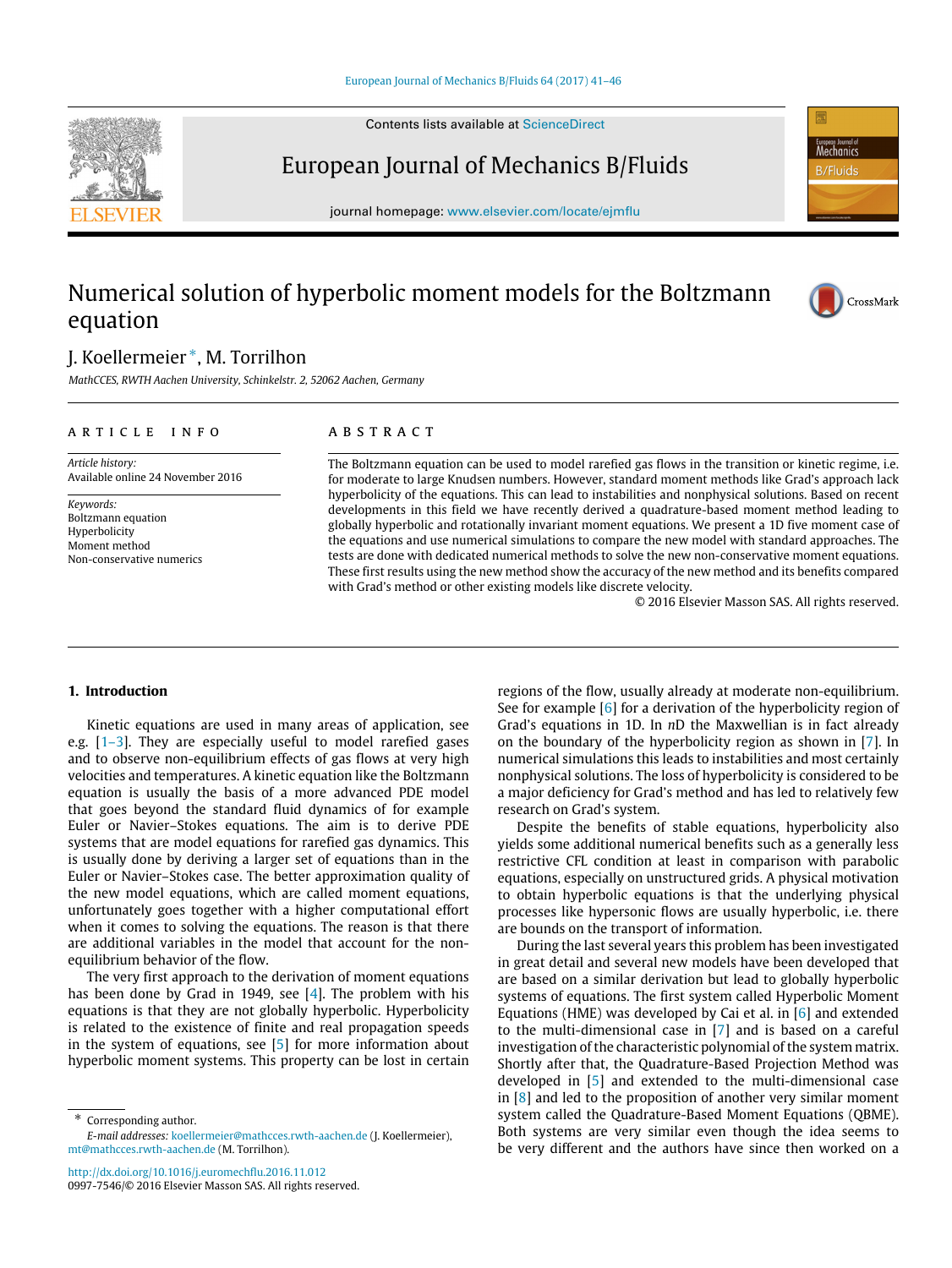unifying theory and just recently proposed an operator projection framework [\[9\]](#page-5-6) that brings together both methods and even includes more general methods.

Apart from the benefits of a globally hyperbolic PDE system, the new equations pose several challenges regarding the numerical solution. The most important difficulty is the lack of a conservation form. Even though the conservation laws of mass, momentum and energy can be fully recovered, it is no longer possible to write the higher order equations in conservation form. This makes the numerical solution much more difficult as a standard flux-based Finite Volume method is no longer applicable and more dedicated numerical methods have to be applied. However, the numerical scheme should still guarantee conservation of mass, momentum and energy.

It is the purpose of this paper to describe the first successful numerical solution of the QBME system. After a short introduction, we briefly describe the derivation of the method and compare a special 1D five moment case with the existing HME and Grad's approach. We will then present a shock-tube test case where we compute a numerical solution using the PRICE-C algorithm of Canestrelli [\[10\]](#page-5-7) and again compare with the other models as well as with a discrete velocity reference solution. The paper ends with concluding remarks.

## **2. A transformed Boltzmann equation**

In kinetic theory the evolution of the mass density function  $f(t, x, c)$  is described by the Boltzmann Transport Equation

$$
\frac{\partial}{\partial t} f(t, \mathbf{x}, \mathbf{c}) + c_i \frac{\partial}{\partial x_i} f(t, \mathbf{x}, \mathbf{c}) = S(f), \tag{1}
$$

where we consider a *d*-dimensional setting, i.e. we have position  $\bm{x}$   $\in$   $\mathbb{R}^d$ , microscopic velocity  $\bm{c}$   $\in$   $\mathbb{R}^d$  and velocity  $\bm{u}$   $\in$   $\mathbb{R}^d$ . Note that we use index notation, whenever the indices are no further specified, e.g. in the transport term of Eq.  $(1)$ . As we focus on the transport part of Eq. [\(1\),](#page-1-0) we first neglect the right-hand side collision operator *S*(*f*). However, models for the right-hand side exist and in the test Section  $6$  we will later use a BGK-type model [\[11\]](#page-5-8) to approximate the collision term.

The distribution function  $f(t, x, c)$  is related to the macroscopic quantities density  $\rho$ , velocity **u** and temperature  $\theta$  via integration over the velocity space as follows:

$$
\rho(t, \mathbf{x}) = \int_{\mathbb{R}^d} f(t, \mathbf{x}, \mathbf{c}) \, d\mathbf{c}, \tag{2}
$$

$$
\rho(t, \mathbf{x})\mathbf{u}(t, \mathbf{x}) = \int_{\mathbb{R}^d} cf(t, \mathbf{x}, \mathbf{c}) \, d\mathbf{c}, \tag{3}
$$

$$
d \cdot \rho(t, \mathbf{x}) \theta(t, \mathbf{x}) = \int_{\mathbb{R}^d} |\mathbf{c} - \mathbf{u}|^2 f(t, \mathbf{x}, \mathbf{c}) \, d\mathbf{c}.
$$
 (4)

The mathematical task is now to derive model equations for the macroscopic quantities that go beyond the standard fluid dynamics equations. One is usually not interested in the actual function *f* as the macroscopic quantities are of more physical relevance.

A very simple system of equations for these macroscopic variables can be derived by multiplication of Eq. [\(1\)](#page-1-0) with monomials  $(1,\boldsymbol{c},c^2)$  and subsequent integration over the velocity space. The emerging equations are the conservation laws of mass, momentum and energy, see e.g. [\[12\]](#page-5-9).

To derive more advanced models, we need to propose an ansatz for the distribution function. In order to be more accurate, we include the macroscopic variables in the ansatz, which can also be interpreted as a transformation of the equation. We apply a nonlinear transformation of the velocity variable in order to obtain a Lagrangian velocity phase space and exhibit physical adaptivity, which allows for efficient and yet simple discretizations according to [\[5\]](#page-5-2):

<span id="page-1-2"></span>
$$
\xi(t, \mathbf{x}, \mathbf{c}) := \frac{\mathbf{c} - \mathbf{u}(t, \mathbf{x})}{\sqrt{\theta(t, \mathbf{x})}},
$$
\n(5)

such that the distribution function can be written as

$$
f(t, \mathbf{x}, \xi) = f\left(t, \mathbf{x}, \frac{\mathbf{c} - \mathbf{u}(t, \mathbf{x})}{\sqrt{\theta(t, \mathbf{x})}}\right).
$$
 (6)

This yields a shift of the microscopic velocity *c* by the mean velocity *u* and a scaling by the temperature  $\theta$ , see also [Fig. 1](#page-2-0) for the effect of this transformation on two one-dimensional Gaussians. The benefit of the transformation is an easier subsequent discretization. We can later simply use the transformed velocity variable  $\xi$  for the discretization in velocity space. As a 1D example the simple choice of five centered Gauss–Hermite quadrature points leads to an accurate approximation of both Gaussians due to the adaptive transformation of the quadrature points as can be seen in [Fig. 1.](#page-2-0) Note that a fixed quadrature grid would need many more points to accurately capture the distribution function for varying velocities and temperatures.

#### **3. Velocity space discretization**

The velocity discretization can be done in a multi-dimensional setting as described in [\[7\]](#page-5-4). However, as our test case will be onedimensional, we will for simplicity only describe the 1D velocity discretization here.

<span id="page-1-0"></span>We expand the distribution function in a series of basis functions times coefficients around local equilibrium

<span id="page-1-1"></span>
$$
f(t, x, \xi) = \sum_{\alpha=0}^{M} f_{\alpha}(t, x) H_{\alpha}(\xi),
$$
\n<sup>(7)</sup>

using weighted Hermite basis functions in the transformed velocity variable  $\xi$  defined as

$$
H_{\alpha}(\xi) = \frac{1}{\sqrt{2\pi}} \theta^{-\frac{\alpha+1}{2}} H e_{\alpha}(\xi) \exp\left(-\frac{\xi^2}{2}\right), \tag{8}
$$

for standard Hermite polynomials  $He_\alpha$  of degree  $\alpha \in \mathbb{N}$ .

Using the ansatz  $(7)$  it is now possible to multiply the transformed Boltzmann equation with test functions and integrate over velocity space to end up with a PDE in space and time with reduced dimension. This system of PDEs is called a moment system, because one is taking the moments of the Boltzmann equation.

There exist different moment models and we will explain some of them which are using the ansatz from above in a 1D setting.

## **4. Hyperbolic models using operator projection**

A straightforward procedure to derive moment equations is to multiply Eq.  $(1)$  including the inserted transformations  $(5)$  and the ansatz  $(7)$  with test functions, for example the basis functions themselves, and integrate over the whole velocity space. This is known as projection of the equation on the test functions. However, standard projection methods like Grad [\[4\]](#page-5-1) do not lead to hyperbolic PDE systems. This has been proven in many previous papers, see for example  $[6]$ . The reason for the loss of hyperbolicity seem to be the additional terms introduced by the adaptive velocity shift. As explained before, hyperbolicity is necessary for physical solutions and stability of the simulation.

Recently, different methods have been developed to derive globally hyperbolic systems. The first method leads to the Hyperbolic Moment Equations (HME) by Cai et al. [\[7\]](#page-5-4). Another new method yields the Quadrature-Based Moment Equations (QBME)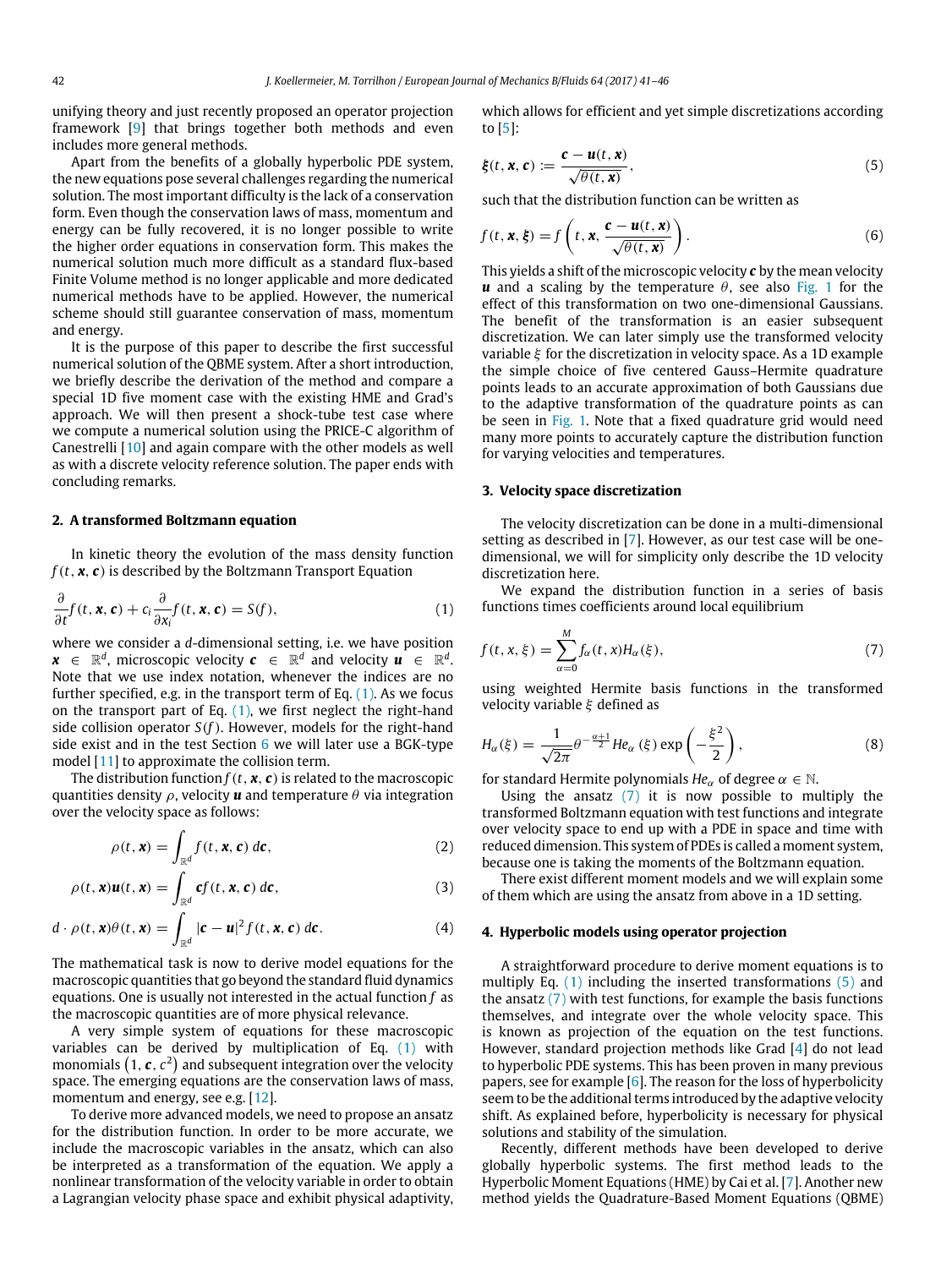<span id="page-2-0"></span>

**Fig. 1.** 1D Gaussians  $f_1$  with  $\rho_1 = 1$ ,  $u_1 = 3$ ,  $\theta_1 = 0.3$  and  $f_2$  with  $\rho_2 = 0.8$ ,  $u_2 = -4$ ,  $\theta_2 = 5$ . One set of discrete sampling points in (b) equals two adaptive sets of points  $in(a)$ .

by Koellermeier et al. [\[8\]](#page-5-5). The methods can be derived in the same framework. Here we want to give a 1D example of QBME and compare to HME and Grad's approach.

The Quadrature-Based Moment Equations can be explained using three different approaches: The first approach is to substitute the exact integration over velocity space by Gaussian quadrature formulas, see [\[8\]](#page-5-5) for details, which changes some terms as the quadrature is not exact for all occurring terms. On the other hand, it is also possible to cut off higher order terms several times during the derivation of the equation system which is equivalent to using a quadrature formula. The same result can be obtained by repeated projection of the equations onto a subspace during the derivation, which is a more general approach. For details on the projection approach, we would like to refer the reader to [\[9\]](#page-5-6).

Due to the similar derivation, the different models Grad, HME and QBME are actually very similar and only differ in some terms of the higher order equations. The rest of the equations is the same, especially the first equations including the conservation laws.

#### <span id="page-2-4"></span>**5. A 1D five moment example**

As an example of the moment equations, we want to show the 1D five moment case. This case is especially important as it corresponds to the 13 moment case in 3D and is the smallest test case including heat flux and stress tensor.

We denote the right hand side collision term as *S*(*u*). An explicit example for  $S(u)$  will be explained in the next section. It is important to note that the right hand side will always have the same form for all our models and thus does not depend on the projection process.

We write the different models in the following form to allow for comparison:

$$
\partial_t \mathbf{u}_M + \mathbf{A} \partial_x \mathbf{u}_M = \mathbf{S}(\mathbf{u}), \tag{9}
$$

where only the system matrix *A* depends on the model. We can analytically derive this matrix for arbitrary *M*, but here we consider a 1D five moment case, so it is  $M = 4$ . For the variable vector  $u_4 = (\rho, u, \theta, f_3, f_4)$  the Grad model results in the following system matrix:

$$
\mathbf{A}_{\text{Grad}} = \begin{pmatrix} u & \rho & 0 & 0 & 0 \\ \frac{\theta}{\rho} & u & 1 & 0 & 0 \\ 0 & 2\theta & u & \frac{6}{\rho} & 0 \\ 0 & 4f_3 & \frac{\rho\theta}{2} & u & 4 \\ -\frac{f_3\theta}{\rho} & 5f_4 & \frac{3f_3}{2} & \theta & u \end{pmatrix} .
$$
 (10)

<span id="page-2-1"></span>

**Fig. 2.** Hyperbolicity region of Grad's method for  $M = 4$ .

For this system matrix, the hyperbolicity can be analyzed by computing the eigenvalues and checking whether the eigenvalues are all real. In Grad's model, the eigenvalues depend on the higher order variables  $f_3, f_4$  and imaginary eigenvalues correspond to a loss of hyperbolicity as analyzed in  $[6]$ . This already occurs for moderate values of the higher order non-equilibrium basis coefficients in the expansion  $(7)$  as can be seen in [Fig. 2](#page-2-1) where the hyperbolicity region is colored in blue depending on the scaled variables  $\widetilde{f}_3 = \frac{f_3}{\rho \theta^{3/2}}$  and  $\widetilde{f}_4 = \frac{f_4}{\rho \theta^2}$ .

The new moment models are all globally hyperbolic and yield the following system matrices.

<span id="page-2-2"></span>
$$
\mathbf{A}_{\text{HME}} = \left( \begin{array}{cccc} u & \rho & 0 & 0 & 0 \\ \frac{\theta}{\rho} & u & 1 & 0 & 0 \\ 0 & 2\theta & u & \frac{6}{\rho} & 0 \\ 0 & 4f_3 & \frac{\rho\theta}{2} & u & 4 \\ -\frac{f_3\theta}{2} & 0 & -f_3 & \theta & u \end{array} \right), \tag{11}
$$

<span id="page-2-5"></span><span id="page-2-3"></span>
$$
A_{QBME} = \begin{pmatrix} u & \rho & 0 & 0 & 0 \\ \frac{\theta}{\rho} & u & 1 & 0 & 0 \\ 0 & 2\theta & u & \frac{6}{\rho} & 0 \\ 0 & 4f_3 & \frac{\rho\theta}{2} - \frac{10f_4}{\theta} & u & 4 \\ -\frac{f_3\theta}{\rho} & 5f_4 & -f_3 & \theta + \frac{15f_4}{\rho\theta} & u \end{pmatrix},
$$
(12)

where terms written in red represent changes with respect to the standard Grad model that originate from the operator projection procedure, see also [\[9\]](#page-5-6). Other models with  $M > 4$  have the same structure and also only differ from the Grad model in some entries of the last equations, the same is valid for the multi-dimensional case.

The changed entries in Eqs.  $(11)$  and  $(12)$  are not arbitrary but chosen in a special way to guarantee global hyperbolicity while keeping as much as possible of the original system including the first three equations which correspond to the conservation laws of mass, momentum and energy. In the case of HME the system is the only possibility that achieves hyperbolicity while only changing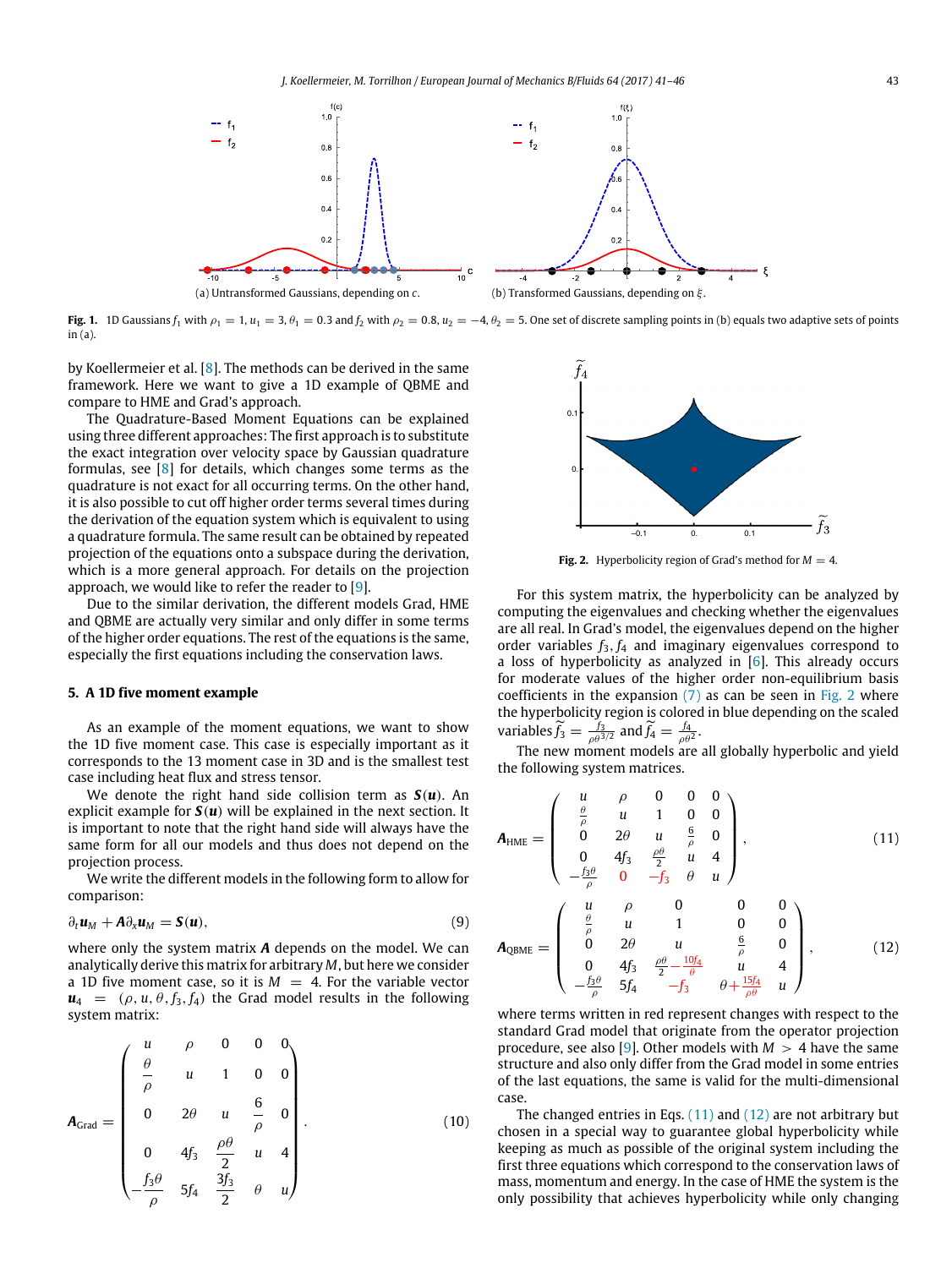the last equation, see  $[6]$ . In the case of QBME the system results from the application of a Gaussian quadrature rule of maximum degree of exactness that only differs from the exact integration in the three entries marked in  $(12)$ . For more details about the derivation we refer the reader to [\[5\]](#page-5-2).

It is important to note that these small changes in the last equations suffice to make the equation system globally hyperbolic. In both cases it can be shown that the eigenvalues of the HME and the QBME system are in fact the same and are all finite and real.

## <span id="page-3-0"></span>**6. Numerical simulation of a shock tube**

In order to test our equation systems, we consider the following shock tube problem:

$$
\partial_t \mathbf{u}_M + \mathbf{A} \partial_x \mathbf{u}_M = -\frac{1}{\tau} \mathbf{P} \mathbf{u}_M, \tag{13}
$$

$$
\mathbf{u}_M = \begin{cases} \mathbf{u}_M^L & \text{if } x < 0 \\ \mathbf{u}_M^R & \text{if } x > 0, \end{cases} \tag{14}
$$

where the collisions have been modeled using a BGK operator with relaxation time  $\tau = \frac{Kn}{\rho}$ , which leads to the following form of the matrix *P* after the projections

$$
P = diag(0, 0, 0, 1, ..., 1)
$$
 (15)

for the variable vector  $\mathbf{u}_M = (\rho, u, \theta, f_3, \dots, f_M)$ ,  $M \geq 4$ . In the special case  $M = 4$  the matrix  $\vec{A}$  can be directly substituted by one of the model matrices  $A_{Grad}$ ,  $A_{HME}$  or  $A_{OBME}$  from Section [5.](#page-2-4)

According to the tests by Cai et al.  $\overline{6}$  the left and right states are chosen as

$$
\boldsymbol{u}_M^L = (7, 0, 1, 0, \dots, 0)^T, \qquad \boldsymbol{u}_M^R = (1, 0, 1, 0, \dots, 0)^T, \qquad (16)
$$

corresponding to a jump in density at the discontinuity at  $x = 0$ . We therefore expect a rarefaction wave traveling to the left, a contact discontinuity traveling right and a faster shock wave also traveling right in front of the contact discontinuity.

The systems  $(9)$  as well as  $(13)$  are clearly not in conservation form. It turns out that in fact both the HME and QBME model cannot be written in conservation form. For the solution of the equations special numerical methods have to be used as a standard flux-based Finite Volume scheme is not applicable. In this first test we will use the PRICE-C scheme of Canestrelli [\[10\]](#page-5-7) to discretize the non-conservative products of the equations. The reason for this choice is the possibility for an extension to higher order or to the multi-dimensional case in subsequent work. Furthermore the scheme has been successfully tested for different non-conservative equations, see e.g. [\[10\]](#page-5-7). As the non-conservative products only appear in the last equations and the shocks are not too strong, we expect a path-conservative numerical scheme like PRICE-C to give accurate results for our test case. Some comparison tests with a non-conservative variant of the Lax–Friedrichs method showed only slightly more diffusion in the solution and no systematic errors that can be attributed to the non-conservative form of the equations. However, different conditions might require a more detailed investigation regarding the influence of the numerical scheme.

For the numerical tests, we consider two cases  $Kn = 0.05$  and  $Kn = 0.5$  and run the simulation starting at  $t = 0$  until  $t = 0.3$ with a time step size of  $\Delta t = 0.0001$  according to a CFL number of approximately 0.45. For this numerical benchmark problem, the Knudsen number changes the influence of the collision operator on the right hand side. With increasing Knudsen number the collision operator has less influence. The solution for a larger Knudsen number is in fact equivalent to the solution of the same system with smaller Knudsen number and proper scaling in the *x*-direction at an earlier time.

In general, we can say that our simulation results agree very well with the simulations carried out by Cai et al. in  $[6]$  where they also compared with a kinetic solver.

The test case with  $Kn = 0.05$  is done with all three models, i.e. Grad, HME, QBME and a discrete velocity model (DVM) for comparison. The results are shown in [Fig. 3.](#page-4-0) Besides the good agreement with the DVM solution for all methods, we can compare the new models to the existing Grad model. We see only very small differences in the values of  $\rho$ ,  $p$  and  $u$ . However, some deviations from Grad's results can be seen in the right half of the domain for  $x > 0$ , as the initial difference in density leads to a much larger relaxation time, which makes the differences between all methods more visible. Also the non-equilibrium variables  $f_3$  and  $f_4$ are very similar, despite their smaller scale. Again the deviations from Grad's results are more obvious in the region with lower density due to the larger relaxation time. Comparing HME and QBME for this Knudsen number yields almost no difference, which is also because of the large effect of the collision operator on the right hand side for  $Kn = 0.05$ . In fact, the difference between Grad and HME is only slightly smaller than the difference between Grad and QBME except for the last variable *f*<sup>4</sup> where QBME is closer to Grad's solution than HME.

<span id="page-3-1"></span>The test case  $Kn = 0.5$  in [Fig. 4](#page-4-1) is more interesting and also more difficult for standard methods, as the influence of the collision term on the right hand side is much smaller which makes differences in the transport part of the equations appear much earlier. A very important consequence is the effect on the stability of the methods. Even in the case  $Kn = 0.05$  Grad's equations were at the edge of the hyperbolicity region, but now for  $Kn = 0.5$  the state vector leaves the region of hyperbolicity and the small effects of the collision operator do not suffice to keep the stability of the computation. In our simulations the computation broke down after a relatively small number of time steps for Grad's method due to this instability. This is why we do not show a comparison with Grad's method. HME and QBME, however, are globally hyperbolic and thus always yield stable results. The hyperbolic models HME and QBME obviously do not give a very good approximation to the DVM model, as they use far less variables to simulate the same physics. One way to achieve a better accuracy of the models with respect to the DVM solution would be to increase the number of equations of the moment models similar to [\[7\]](#page-5-4). However, in our work we want to consider the 5-moment case only and take a closer look at the differences between the moment models themselves. As can be seen in  $Fig. 4$ , the differences are again more visible in the region where we have  $x > 0$ . Deviations can be seen in front of the first density shock wave at approximately  $x = 0.6$ as well as in the maximum value of the velocity right at the contact discontinuity around  $x = 0.2$ . The differences are due to the changes in the equations as shown in Section [5.](#page-2-4) According to the smaller scale, the comparison of the higher order coefficients  $f_3$  and *f*<sup>4</sup> shows larger differences which are most obvious at the different minima and maxima of the variables. As before, the differences are amplified in the region of smaller density due to the larger relaxation time. Note that the positions of the maxima as well as the positions of the shocks are almost the same as the eigenvalues of both the HME and the QBME system are equal.

To allow for a quantitative comparison of the models, we compute the *L*<sub>1</sub> error on the whole domain  $[x_L, x_R] = [-1, 1.5]$  for the different hyperbolic moment models and variables  $\rho$ ,  $u$ ,  $p$ ,  $\theta$ . In case of the density  $\rho$ , the error is computed using

$$
\epsilon_{\rho,\text{model}} = \frac{\|\rho_{\text{model}} - \rho_{\text{DVM}}\|_{L_1}}{\|\rho_{\text{DVM}}\|_{L_1}}\tag{17}
$$

and similarly for the other variables.

The resulting relative errors for the test case with  $Kn = 0.05$ are shown in [Table 1.](#page-5-10)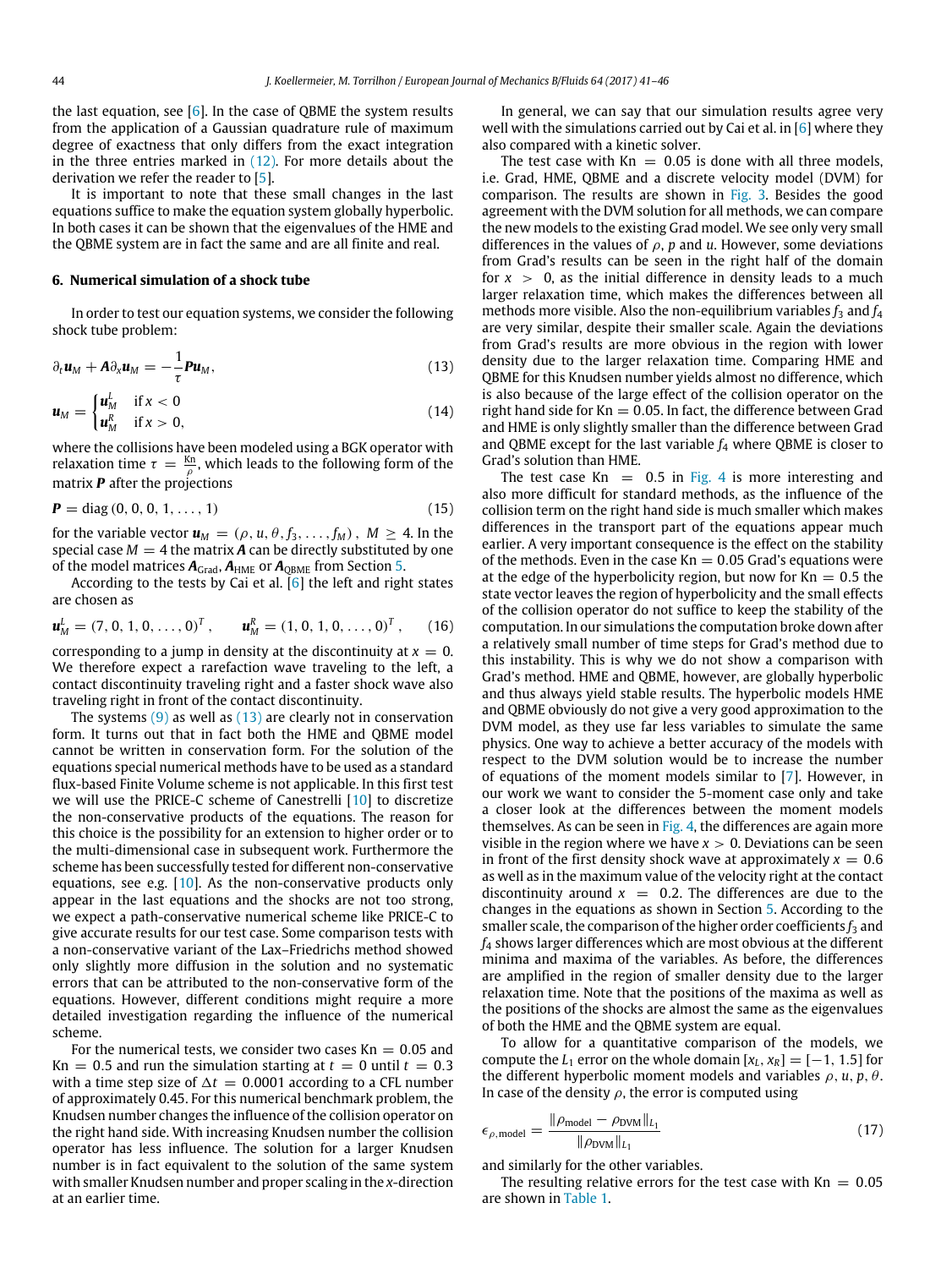<span id="page-4-0"></span>

**Fig. 3.** Numerical results of the shock tube problem for Kn = 0.05. In [Fig. 3\(](#page-4-0)a) and (b) the left *y*-axis is for  $\rho$  and *p* and the right axis is for *u*.

<span id="page-4-1"></span>

**Fig. 4.** Numerical results of the shock tube problem for Kn = 0.5. Note that Grad's model breaks down for Kn = 0.5 and thus cannot be shown. In [Fig. 4\(](#page-4-1)a) the left *y*-axis is for ρ and *p* and the right axis is for *u*.

First of all we see that all errors are reasonably small. The velocity error is relatively large which is due to the small norm  $||u_{\text{DVM}}||_{L_1}$ . Furthermore, all new hyperbolic models give a smaller error than the standard Grad method with smaller errors for the HME method.

The errors for the test case with larger Knudsen number  $Kn =$ 0.5 are shown in [Table 2.](#page-5-11) Note that Grad's method breaks down and thus no error can be computed. For the hyperbolic methods in comparison with the previous test case, we observe overall larger error which is not surprising due to the stronger non-equilibrium